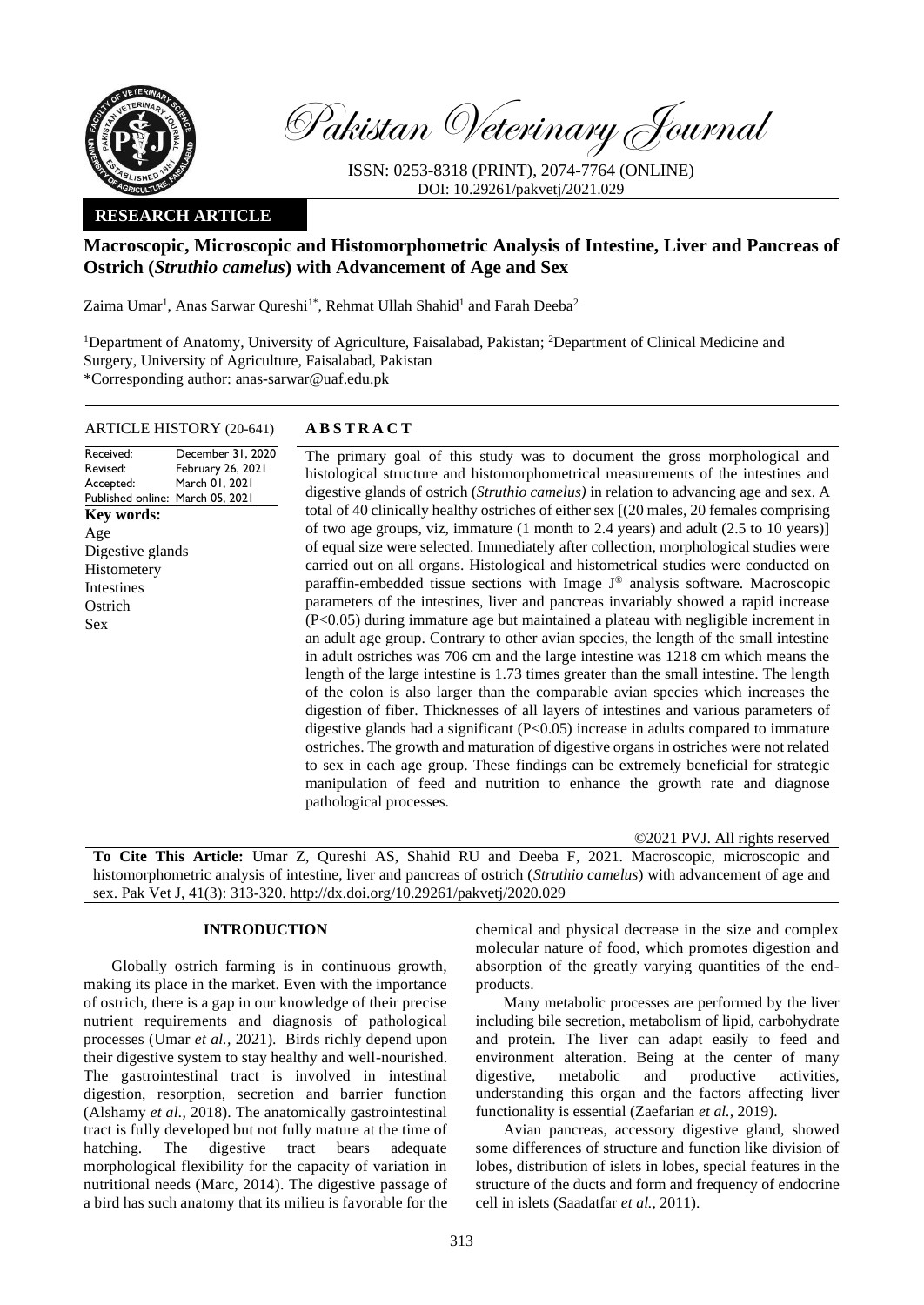This study aimed to investigate specific morphological and histological characteristics of the intestine and associated digestive glands including liver and pancreas, in consideration of sex and advancing age under local conditions.

## **MATERIALS AND METHODS**

**Birds and sample management:** Samples of the intestine (duodenum, jejunum, ileum, cecum, colorectum) and associated digestive glands (liver and pancreas) were collected from Signature Meat Shop Lahore (Slaughterhouse) and Riphah Veterinary College Lahore. Before slaughtering, ostriches were kept in farms under optimal managemental conditions. Grass and wheat seeds were fed daily and water was available ad libitum. A total of 40 clinically healthy ostriches (*Struthio camelus*) of either sex (20 males, 20 females) was divided into two age groups of equal size viz., immature (1 month to 2.4 years) and adult (2.5 to 10 years). Soon after slaughtering, macroscopic parameters were measured, and after that, organs dipped in 0.5% saline.

**Macroscopic examination:** Immediately after the slaughter of each bird, organs under investigation were collected and carefully examined for their macroscopic features including color, shape and consistency. The electrical weighing balance was used for the determination of the weight of organs. Length (cm), width (cm) and diameter (cm) were taken by a measuring tape and Vernier caliper. The duodenal length was measured from the start of the gizzard to the ascending and descending part of the duodenum around the pancreas (Fig. 2). Jejunum length was measured from the terminal part of the duodenum to the start of coiling with mesentery. Similarly, ileum length was measured from coiling around the mesentery to the opening into the cecae. Cecael length was measured from apex to root of cecae (Fig. 2). Similarly, Colorectum was measured from the end of the root of the cecae up to the cloacal opening (Fig. 2). The width of the liver was taken as the combined width of the left and right lobe and the length of the liver was measured along the long axis of the

liver (Fig. 3). The pancreas width was measured between the loops of the duodenum and length was measured from the start to the end of the loop (Fig. 3).

**Microscopic and histometric analysis:** All collected samples were fixed in the neutral buffered formalin. Paraffin blocks were prepared by routine embedding technique (Suvarna *et al.,* 2018). Tissue blocks were cut at 5-6 µm thickness and stained with Hematoxylin and Eosin (H&E). Photomicrographs of each sample were taken with the help of a microscope at  $100X$ . Image  $J^{\circledR}1.80v$  software was used for histometric measurements.

**Statistical analysis:** Factorial one-way analysis of variance (ANOVA) and Tukey's honest significant test at a 5% level of significance were used to compare the means of parameters (Rushing *et al.,* 2013).

#### **RESULTS**

## **Macroscopic examination**

**Intestine:** It was a hollow tube-like structure. The color of the small intestine was pink but toward the ileorectal junction, it gradually changed into darker red-green (Fig. 2). It accounts for 50% of the total digestive tract. The color of the large intestine was dark green internally and lighted pink externally. The colon and rectum were the largest part of the large intestine. The cecae and colon were sacculated, thin-walled and large lumen (Fig. 2). The rectum was thickly walled with the narrow lumen, free of sacculation and containing firm fecal matter in the form of pallets.

**Digestive glands:** The color of the liver was reddishbrown. The liver of the ostrich has three lobes: right, left and intermediate (Fig. 3). The left lobe of the liver was divided into a small caudodorsal lobe and a large caudoventral lobe. The right and intermediate lobes were undivided. There was no gall bladder. The pancreas was located in the mesentery between the loops of the duodenum. The pancreatic duct opened into the ascending limb of the duodenal loop (Fig. 3).

|  |  |  |  | Table 1: Means (±SEM) of the macroscopic parameter of the intestine of ostriches (Struthio camelus) of two age-groups and sex. |
|--|--|--|--|--------------------------------------------------------------------------------------------------------------------------------|
|--|--|--|--|--------------------------------------------------------------------------------------------------------------------------------|

| Organs       |                   |                              | Immature (1 month to 2.4 years) |                                | Adult (2.5 years to 10 years)  |  |
|--------------|-------------------|------------------------------|---------------------------------|--------------------------------|--------------------------------|--|
|              | <b>Parameters</b> | Male                         | Female                          | Male                           | Female                         |  |
|              | Diameter (cm)     | $2.20 \pm 0.07$ <sup>a</sup> | $2.18 \pm 0.07$ <sup>a</sup>    | $2.98 \pm 0.06^b$              | $3.12 \pm 0.14^b$              |  |
| Duodenum     | Length (cm)       | 132.08±4.64ª                 | $134.20 \pm 3.31^a$             | $187.80 \pm 2.15^{\circ}$      | $189.60 \pm 3.22^b$            |  |
|              | Weight (g)        | 88.60±2.60 <sup>a</sup>      | $90.40 \pm 2.73$ <sup>a</sup>   | $121.20 \pm 3.61^b$            | $121.20 \pm 3.61^b$            |  |
|              | Diameter (cm)     | $2.20 \pm 0.07$ <sup>a</sup> | $2.36 \pm 0.09^a$               | $2.98 \pm 0.06^{\circ}$        | 3.140 $\pm$ 0.13 <sup>b</sup>  |  |
|              | Length (cm)       | 243.84±1.70 <sup>a</sup>     | 247.76±2.19 <sup>a</sup>        | $277.20 \pm 0.86^b$            | $282.60 \pm 1.3^b$             |  |
| Jejunum      | Weight (g)        | 177.00±5.39 <sup>a</sup>     | $183.00 \pm 5.15^a$             | $242.40 \pm 3.50^{\circ}$      | $237.60 \pm 5.64^b$            |  |
|              | Diameter (cm)     | $2.20 \pm 0.07$ <sup>a</sup> | $2.44 \pm 0.16$ <sup>a</sup>    | $3.04\pm0.051$ <sup>b</sup>    | $3.14\pm0.05^{b}$              |  |
| <b>Ileum</b> | Length (cm)       | 249.98±0.51 <sup>a</sup>     | 251.67±2.05 <sup>a</sup>        | 277.37±1.07 <sup>b</sup>       | $277.80 \pm 1.43^b$            |  |
|              | Weight (g)        | 181.80±3.29 <sup>a</sup>     | 190.40±2.25ª                    | 241.80±2.89 <sup>b</sup>       | 237.60±5.64 <sup>b</sup>       |  |
|              | Diameter (cm)     | $2.96 \pm 0.23$ <sup>a</sup> | $3.04 \pm 0.19^a$               | $4.00 \pm 0.07$ <sup>b</sup>   | $4.00 \pm 0.07$ <sup>b</sup>   |  |
| Cecae        | Length (cm)       | 145.20±2.52ª                 | 148.28±1.83ª                    | $190.80 \pm 1.69^{\circ}$      | $192.60 \pm 0.93^b$            |  |
|              | Weight (g)        | $80.20 \pm 3.35^a$           | $82.80 \pm 3.61$ <sup>a</sup>   | $118.80 \pm 2.42^b$            | $118.60 \pm 2.32^b$            |  |
|              | Diameter (cm)     | $2.82 \pm 0.15^a$            | $3.00 \pm 0.13$ <sup>a</sup>    | $4.06 \pm 0.05^{\circ}$        | 4.12 $\pm$ 0.06 <sup>b</sup>   |  |
| Colon        | Length (cm)       | 452.60±3.31ª                 | 457.20±3.89 <sup>a</sup>        | 508.40 $\pm$ 2.16 <sup>b</sup> | 501.60±2.58 <sup>b</sup>       |  |
|              | Weight (g)        | 362.00±8.46 <sup>a</sup>     | 363.20±7.76 <sup>a</sup>        | 420.00±7.07 <sup>b</sup>       | 419.00 $\pm$ 6.02 <sup>b</sup> |  |
|              | Diameter (cm)     | $2.82 \pm 0.15^a$            | 2.98±0.06 <sup>a</sup>          | $4.06 \pm 0.05^b$              | $3.96 \pm 0.05^{\circ}$        |  |
| Rectum       | Length (cm)       | 462.97±4.05 <sup>a</sup>     | 468.60±3.98 <sup>a</sup>        | 520.00 $\pm$ 1.61 <sup>b</sup> | 521.60±2.25 <sup>b</sup>       |  |
|              | Weight (g)        | 360.00±7.07 <sup>a</sup>     | 370.2±10.6 <sup>a</sup>         | 420.20±8.89 <sup>b</sup>       | 422.20 $±5.13b$                |  |

ab: Different alphabet superscripts in the mean values showed significant (P<0.05) results from one another(P<0.05).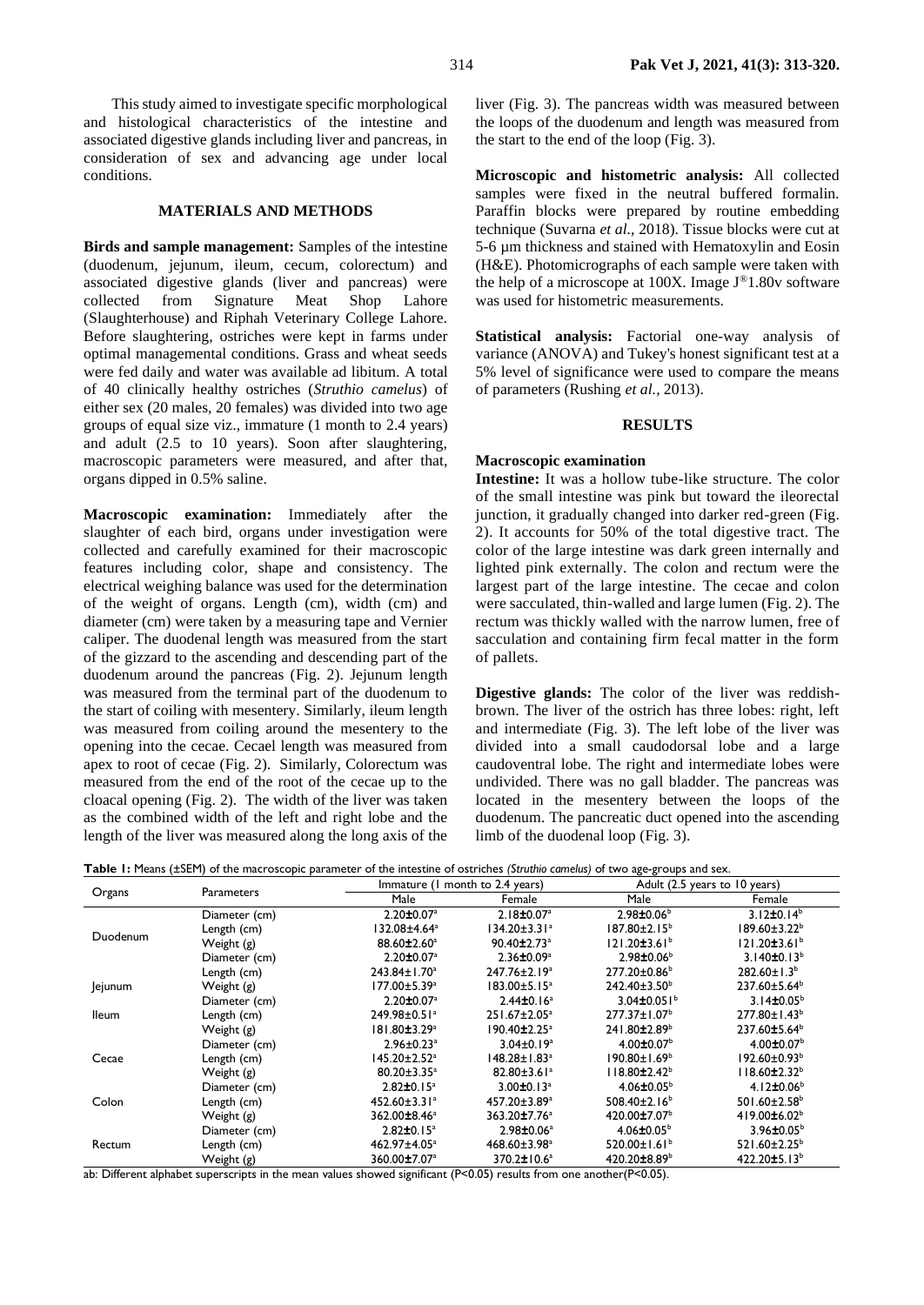

**Fig. 1:** Mean (±SEM) of length, weight, diameters and width of the intestine and digestive glands of ostriches *(Struthio camelus)* of two different agegroups. 1-30 months: immature; 30-100 months: adult age group (arrow show adult age group in graphs).



**Fig. 2:** The small and large intestine of ostriches. length (L).

### **Histological examination**

**Intestine:** It consisted of four layers, i.e., inward to outward, mucosa, submucosa, muscularis tunics and tunica serosa. The small intestine was consisting of villi and the large intestine was consist of plicae circularis. Simple straight tubular gland and connective tissue were distributed in lamina propria. Tunica submucosa was composed of dense irregular connective tissue (DICT), submucosal plexus and blood vessels. Tunica muscularis comprised of smooth muscles that were divided into circular and longitudinal orientation. Between the two layers of tunica muscularis was consist of myenteric plexus. Tunica serosa was composed of mesothelial cells and connective tissues (Fig. 4, 5).

**Digestive glands:** The liver and pancreas were covered by a connective tissue capsule, which extended into lobes and divided the liver into lobules. The liver was composed of an unlimited number of lobules. Lobules consisted of cords of hepatocyte, central vein, sinusoids and biliary duct system. The hepatocytes were attached to each other in a hexagonal arrangement forming hepatic plates. Ostrich had no gall bladder (Fig. 6). Microscopically, the pancreas had two parts: the exocrine and endocrine portions. The exocrine part was composed of acini and the endocrine part consist of islets of Langerhans (Fig. 6).

**Morphometrical analysis:** Mean  $+$  SEM values of morphometric parameters including length (cm), width (cm), diameter (cm) and weight (g) of the small- and large intestine and digestive glands of either sex in immature and adult age groups of ostriches were presented in Table 1 and Table 2. Statistical analysis revealed that age is directly related to the morphometric values of the organs under study. The mean values of each parameter of adult age group were found significantly  $(P<0.05)$  greater than the immature group of birds. Sex did not alter any parameter within the same age group (Table 1, 2). A rapid increase (P<0.05) in the morphometrical parameters of the intestine and associated digestive organs were observed in immature birds which, however, maintained a plateau after attaining maturity at the 2.5 years with minor increments (Fig. 1).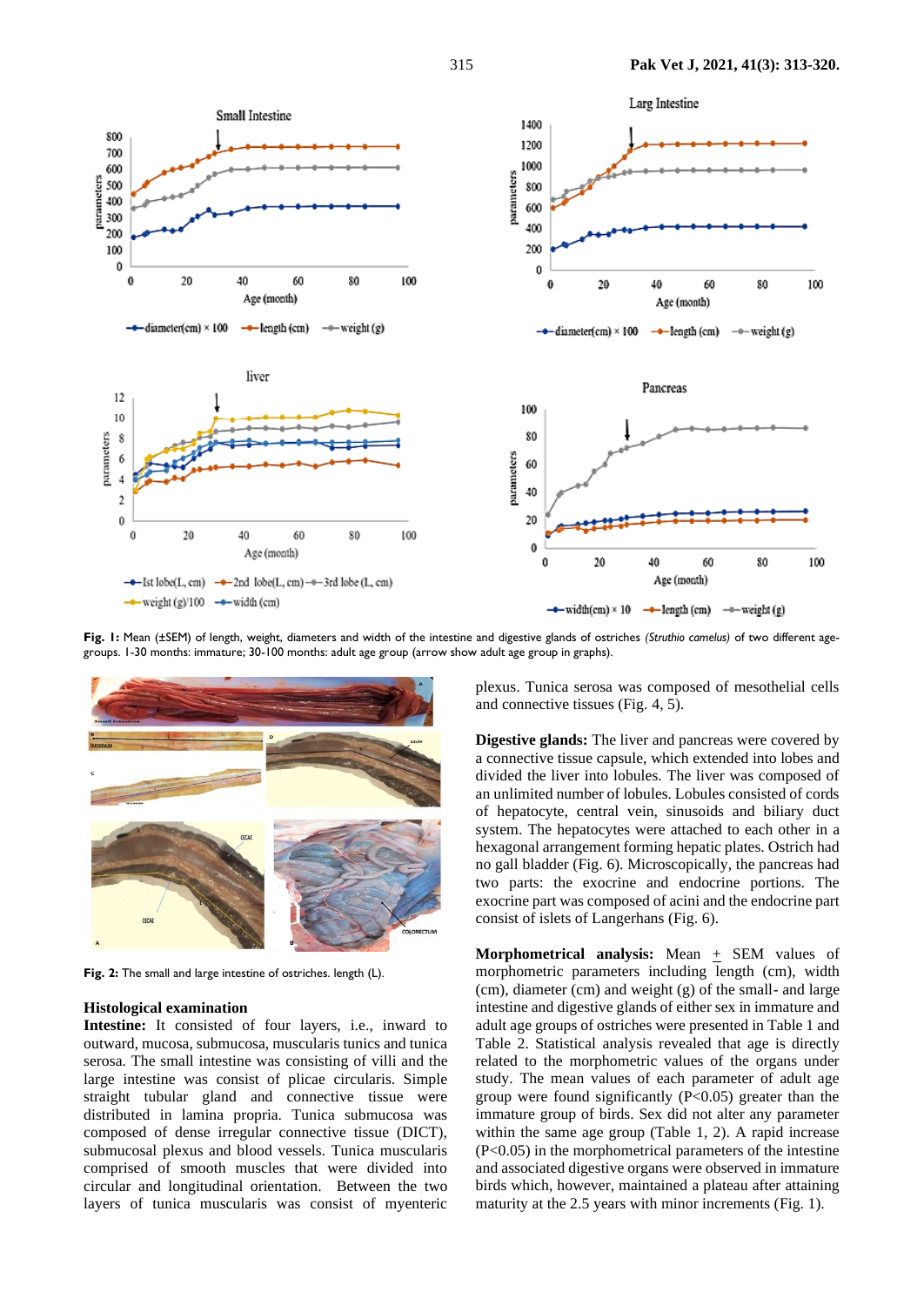

**Fig. 3:** The digestive glands of ostriches. length (L); width (W); Thickness (Th).

| Table 2: Means±SEM of the macroscopic parameter of the liver and pancreas of ostriches (Struthio camelus) of two age-groups and sex. |  |
|--------------------------------------------------------------------------------------------------------------------------------------|--|
|--------------------------------------------------------------------------------------------------------------------------------------|--|

| <b>Parameters</b> |                |                          | Immature (1 month to 2.4 years) |                               | Adult (2.5 years to 10 years)  |                                 |
|-------------------|----------------|--------------------------|---------------------------------|-------------------------------|--------------------------------|---------------------------------|
| Organs            |                |                          | Male                            | Female                        | Male                           | Female                          |
|                   |                | I <sup>st</sup> Lobe (L) | 15.40±0.07ª                     | $15.20 \pm 0.07^{\circ}$      | $24.36 \pm 0.10^b$             | $24.30\pm0.10^{b}$              |
|                   | Length         | $2nd$ Lobe (I)           | $7.90 \pm 0.07$ <sup>a</sup>    | $6.94 \pm 0.09$ <sup>a</sup>  | $10.12 \pm 0.31$ <sup>b</sup>  | $10.30 \pm 0.07^{\circ}$        |
|                   |                | $3rd$ Lobe $(R)$         | $17.14 \pm 0.09^a$              | $16.76 \pm 0.07$ <sup>a</sup> | $25.46 \pm 0.19^{\circ}$       | $25.56 \pm 0.17^{\circ}$        |
|                   |                | $4th$ Lobe (CD)          | 12±0.32 <sup>a</sup>            | $11.5 \pm 0.32$ <sup>a</sup>  | $15\pm0.04^{\circ}$            | $14.60 \pm 0.07^{\circ}$        |
|                   |                | $5th$ Lobe (CV)          | 8±0.07 <sup>a</sup>             | $7.8 \pm 0.07$ <sup>a</sup>   | $11 \pm 0.04^{\circ}$          | $10.5.60 \pm 0.07$ <sup>b</sup> |
|                   | Weight (gm)    |                          | 854.00±9.80 <sup>a</sup>        | 854.00±9.80 <sup>a</sup>      | $976.20 \pm 4.94$ <sup>b</sup> | $960.00 \pm 7.07$ <sup>b</sup>  |
| Liver             | Width (cm)     |                          | $10.68 \pm 0.32$ <sup>a</sup>   | $10.68 \pm 0.32$ <sup>a</sup> | $13.62 \pm 0.06^{\circ}$       | $13.60 \pm 0.0707$ <sup>b</sup> |
|                   | Thickness (cm) |                          | $4.90 \pm 0.17$ <sup>a</sup>    | 4.90 $\pm$ 0.17 <sup>a</sup>  | $7.16 \pm 0.10^b$              | $7.31 \pm 0.11^b$               |
|                   | Length (cm)    |                          | $13.10 \pm 0.68$ <sup>a</sup>   | $13.10 \pm 0.71$ <sup>a</sup> | $17.92 \pm 0.65^{\circ}$       | $17.90 \pm 0.64^{\circ}$        |
|                   | Weight (gm)    |                          | 38.60±3.94 <sup>a</sup>         | 36.40±4.80 <sup>a</sup>       | 76.40±2.73 <sup>b</sup>        | 78.40±2.66 <sup>b</sup>         |
| Pancreas          | Width (cm)     |                          | $3.52 \pm 0.14$ <sup>a</sup>    | $3.60 \pm 0.07$ <sup>a</sup>  | $5.20 \pm 0.07$ <sup>b</sup>   | $5.30 \pm 0.07^{\circ}$         |
| $-1$              | (cm)           |                          | $  -$                           |                               |                                |                                 |

**ab:** Different alphabet superscripts in the mean values showed significant (P<0.05) results from one another (P<0.05).

| Organs     | Layers (um)           | Immature (1 month to 2.4 years) |                                | Table 3: Mean (±SEM) thickness (µm) in various layers of digestive organs of the ostriches (Struthio camelus) at two age-groups and sexes.<br>Adult (2.5 years to 10 years) |                               |
|------------|-----------------------|---------------------------------|--------------------------------|-----------------------------------------------------------------------------------------------------------------------------------------------------------------------------|-------------------------------|
|            |                       | Male                            | Female                         | Male                                                                                                                                                                        | Female                        |
|            | Villi length          | $121.3 \pm 11.9^a$              | 182.0±27.1ª                    | 309.0±27.4 <sup>b</sup>                                                                                                                                                     | 297.2±51.2 <sup>b</sup>       |
|            | Epithelium            | 10.079±0.84 <sup>a</sup>        | $11.90 \pm 2.21$ <sup>a</sup>  | 21.75±4.56 <sup>b</sup>                                                                                                                                                     | 18.27±2.98 <sup>b</sup>       |
|            | Lamina Propria        | 18.05±2.87 <sup>a</sup>         | $19.27 \pm 2.18^a$             | $23.8 \pm 2.58$ <sup>b</sup>                                                                                                                                                | $22.0 \pm 1.52^b$             |
|            | Laminae Muscularis    | $10.29 \pm 1.16^a$              | 14.17±1.98 <sup>a</sup>        | $25.99 \pm 1.51$ <sup>b</sup>                                                                                                                                               | 28.41±4.68 <sup>b</sup>       |
| Duodenum   | Submucosa             | 41.68±9.22 <sup>a</sup>         | 29.7±10.0 <sup>a</sup>         | 82.94±8.54 <sup>b</sup>                                                                                                                                                     | 86.37±2.61 <sup>b</sup>       |
|            | Tunica Muscularis (C) | 75.90±4.06 <sup>a</sup>         | 81.02±6.57 <sup>a</sup>        | $119.5 \pm 22.0^{\circ}$                                                                                                                                                    | $145.4 \pm 11.2^b$            |
|            | Tunica Muscularis (L) | 68.871±0.88 <sup>a</sup>        | 56.70±5.71ª                    | 128.85±1.55 <sup>b</sup>                                                                                                                                                    | 118.84±6.53 <sup>b</sup>      |
|            | Tunica Serosa         | 29.57±2.61ª                     | 32.79±2.79 <sup>a</sup>        | 45.75±5.49 <sup>b</sup>                                                                                                                                                     | 64.93±6.44 <sup>b</sup>       |
|            | Villi length          | 188.9±14.0 <sup>a</sup>         | 186.9±17.6 <sup>a</sup>        | $272.5 \pm 14.9^b$                                                                                                                                                          | $268.6 \pm 12.6^b$            |
|            | Epithelium            | 14.45±3.51ª                     | $13.52 \pm 2.78$ <sup>a</sup>  | $21.48 \pm 1.91^b$                                                                                                                                                          | 23.06±2.20 <sup>b</sup>       |
|            | Lamina Propria        | $17.05 \pm 2.37$ <sup>a</sup>   | $19.27 \pm 2.15^a$             | $22.8 \pm 2.48$ <sup>b</sup>                                                                                                                                                | $21.0 \pm 1.42^b$             |
|            | Laminae Muscularis    | 9.029±0.98 <sup>a</sup>         | $11.21 \pm 0.87$ <sup>a</sup>  | $41.18 \pm 1.12^b$                                                                                                                                                          | 40.10 $\pm$ 2.29 <sup>b</sup> |
| Jejunum    | Submucosa             | 46.7±10.1ª                      | $50.4 \pm 10.1^b$              | 80.2±24.2 <sup>b</sup>                                                                                                                                                      | 82.7 $\pm$ 24.3 <sup>b</sup>  |
|            | Tunica Muscularis (C) | 98.16±8.70 <sup>a</sup>         | 88.65±9.08 <sup>a</sup>        | 147.39±9.29 <sup>b</sup>                                                                                                                                                    | 145.54±6.30 <sup>b</sup>      |
|            | Tunica Muscularis(L)  | 69.49±4.82 <sup>a</sup>         | 73.84±4.14 <sup>a</sup>        | $142.0 \pm 11.1^b$                                                                                                                                                          | $158.1 \pm 11.2^b$            |
|            | Tunica Serosa         | $18.66 \pm 1.45^a$              | $19.82 \pm 3.65^{\circ}$       | 50.82 $\pm$ 4.19 <sup>b</sup>                                                                                                                                               | $57.14 \pm 2.90^{\circ}$      |
|            | Villi length          | $186.9 \pm 17.6^a$              | 187.5±17.6 <sup>a</sup>        | $275.5 \pm 15.7^{\circ}$                                                                                                                                                    | $275.5 \pm 15.6^b$            |
|            | Epithelium            | $13.52 \pm 2.78$ <sup>a</sup>   | $14.11 \pm 2.70^a$             | $28.14 \pm 1.51$ <sup>b</sup>                                                                                                                                               | 27.74±1.46 <sup>b</sup>       |
|            | Lamina Propria        | $19.27 \pm 2.15^a$              | $19.67 \pm 2.36^a$             | $54.0 \pm 14.2^b$                                                                                                                                                           | $51.6 \pm 14.2^b$             |
|            | Laminae Muscularis    | $11.216 \pm 0.87$ <sup>a</sup>  | 11.63±0.84 <sup>a</sup>        | 40.10±2.29 <sup>b</sup>                                                                                                                                                     | 40.70 $\pm$ 2.18 <sup>b</sup> |
| lleum      | Submucosa             | 45.5±10.2 <sup>a</sup>          | 48.67±9.69 <sup>a</sup>        | 82.7±24.3 <sup>b</sup>                                                                                                                                                      | 83.7±24.3 <sup>b</sup>        |
|            | Tunica Muscularis (C) | 88.65±9.08 <sup>a</sup>         | 89.45±8.94 <sup>a</sup>        | $145.54\pm6.30^b$                                                                                                                                                           | 145.94±6.53 <sup>b</sup>      |
|            | Tunica Muscularis (L) | 73.84±4.14 <sup>a</sup>         | 74.46±4.31ª                    | $147.8 \pm 10.0^{\circ}$                                                                                                                                                    | $148.0 \pm 10.1^b$            |
|            | Tunica Serosa         | 19.74±3.68 <sup>a</sup>         | 20.34±3.65 <sup>a</sup>        | 57.14±2.90 <sup>b</sup>                                                                                                                                                     | 57.14±2.90 <sup>b</sup>       |
|            | Epithelium            | 9.80±1.59 <sup>a</sup>          | $11.431 \pm 0.70$ <sup>a</sup> | $57.8 \pm 11.1^b$                                                                                                                                                           | 43.9± $11.0^b$                |
|            | Lamina Propria        | $47.4 \pm 11.4^a$               | $44.1 \pm 11.7$ <sup>a</sup>   | 70.09±4.69 <sup>b</sup>                                                                                                                                                     | 72.57±8.79 <sup>b</sup>       |
|            | Laminae Muscularis    | $16.05 \pm 1.78$ <sup>a</sup>   | 14.209±0.63 <sup>a</sup>       | 27.34±2.42 <sup>b</sup>                                                                                                                                                     | 27.86±3.22 <sup>b</sup>       |
| Cecae      | Submucosa             | 46.20±2.60 <sup>a</sup>         | 47.34±3.95 <sup>a</sup>        | 73.7±11.4 <sup>b</sup>                                                                                                                                                      | $68.2 \pm 10.3^b$             |
|            | Tunica Muscularis(C)  | 78.57±3.14 <sup>a</sup>         | 82.42±7.85 <sup>a</sup>        | $199.4 \pm 17.9^{\circ}$                                                                                                                                                    | $186.3 \pm 10.5^b$            |
|            | Tunica Muscularis (L) | $115.17 \pm 1.84^a$             | 96.30±8.65 <sup>a</sup>        | 264.5±22.8 <sup>b</sup>                                                                                                                                                     | 240.6±20.7 <sup>b</sup>       |
|            | Tunica Serosa         | $33.71 \pm 2.31^a$              | 30.398±0.972 <sup>a</sup>      | 121.85±3.72 <sup>b</sup>                                                                                                                                                    | $106.2 \pm 10.3^b$            |
|            | Epithelium            | 13.10±4.89 <sup>a</sup>         | 10.226±0.978 <sup>a</sup>      | $34.17 \pm 3.18^b$                                                                                                                                                          | 34.95±3.50 <sup>b</sup>       |
|            | Lamina Propria        | 30.56±1.01 <sup>a</sup>         | 44.09±6.10 <sup>a</sup>        | 99.75±6.25 <sup>b</sup>                                                                                                                                                     | 71.05±8.36 <sup>b</sup>       |
|            | Laminae Muscularis    | 7.54±0.58 <sup>a</sup>          | $9.22 \pm 0.66^a$              | $15.22 \pm 2.16^b$                                                                                                                                                          | 25.24±1.33 <sup>b</sup>       |
|            | Submucosa             | 63.9±13.3 <sup>a</sup>          | 63.9±13.3 <sup>a</sup>         | $113.7 \pm 20.1^b$                                                                                                                                                          | $117.1 \pm 24.4^b$            |
| Colorectum | Tunica Muscularis (C) | 43.75±2.99 <sup>a</sup>         | 47.35±2.56 <sup>a</sup>        | $161.0 \pm 15.1^b$                                                                                                                                                          | $161.0 \pm 11.5^b$            |
|            | Tunica Muscularis (L) | 32.01±3.02 <sup>a</sup>         | 33.35±2.61 <sup>a</sup>        | $111.8 \pm 12.0^b$                                                                                                                                                          | $123.06 \pm 2.89^b$           |
|            | Tunica Serosa         | 20.94±1.43 <sup>a</sup>         | 22.60±1.25 <sup>a</sup>        | 71.86±5.85 <sup>b</sup>                                                                                                                                                     | 70.76±6.43 <sup>b</sup>       |
| Liver      | Hepatocyte            | 7.62±1.24 <sup>a</sup>          | 8.96±0.74 <sup>a</sup>         | $19.93 \pm 3.08^{\circ}$                                                                                                                                                    | 20.51±4.84 <sup>b</sup>       |
|            | Central Vein          | 19.48±1.96 <sup>a</sup>         | 22.45±2.86 <sup>a</sup>        | 60.92 $±3.56b$                                                                                                                                                              | 59.70±3.47 <sup>b</sup>       |
|            | Islets of Langerhans  | $60.05 \pm 1.45^a$              | 59.67±1.79 <sup>a</sup>        | 67.91 $\pm$ 2.91 <sup>b</sup>                                                                                                                                               | 68.94±9.39b                   |
| Pancreas   | Pancreatic acini      | $10.02 \pm 2.02$ <sup>a</sup>   | 10.68±1.59 <sup>a</sup>        | $18.25 \pm 1.10^b$                                                                                                                                                          | 22.74±3.66 <sup>b</sup>       |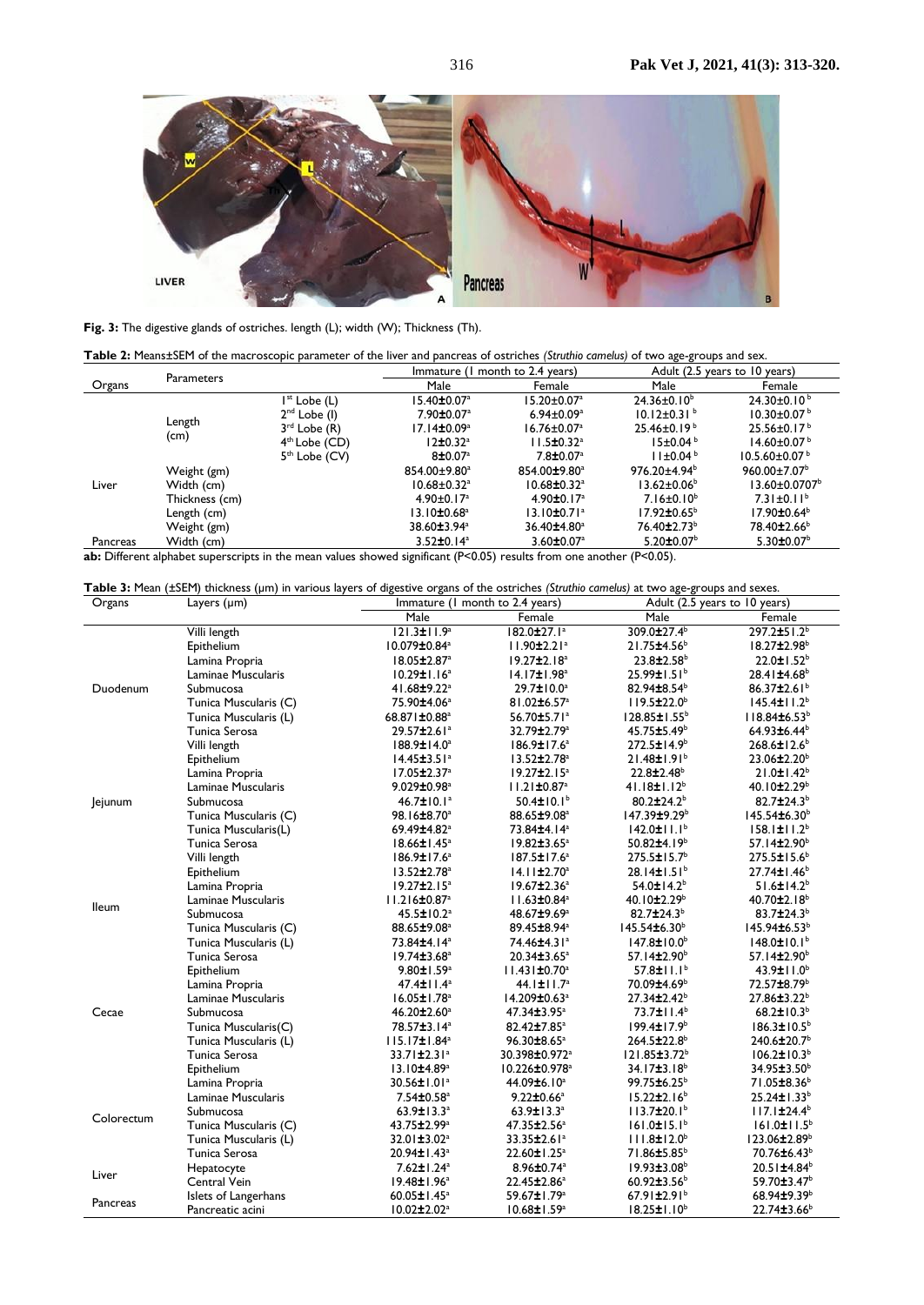

**Fig. 4:** Small intestine of immature ostriches(A); Small intestine of adult ostriches (B, C); V: villi, E: epithelium, LP: lamina propria, Sm: submucosa, TM: tunica muscularis, TS: tunica serosa. (H&E) 100X.

**Histometrical analysis:** Comparison of mean + SEM values of different histometrical parameters of the intestine, liver and pancreas between immature and adult ostriches were depicted in Table 3. According to the statistical analysis, mean values of all measured parameters showed a significant (P<0.05) rise in adult ostriches than the immature ones, however these parameters remained unaltered between both sexes within each age-group (Table 3).

### **DISCUSSION**

**Intestine:** In this study, the weight and length of the small and large intestines were determined in immature (1 month to 2.4 years) and adult (2.5 to 10 years) ostriches. Iji *et al.* (2003) and Wang and Peng (2008) determined length and weight in three to seventy-two days old and one to ninety days old respectively). Weight and length of the small and large intestines were directly proportional to the age of

ostriches (Wang and Peng, 2008), ducks (Szczepanczyk, 2008) and broilers (Wang *et al.,* 2008). The present study revealed that the length of the small intestine in adult ostriches was 706 cm and the large intestine was 1218 cm. The length of the small intestine in cocks, broiler and duck was 155 cm, 179 cm, 163 cm, and large intestine was 67 cm, 62 cm, 39 cm, respectively (Yang *et al.,* 2013; Mabelebele *et al.,* 2017). These researchers reported the length of the small intestine double as compared to the large intestine of cocks, broiler and duck respectively. In contrast, the current study concluded that the large intestine length is almost 1.72 times longer as compared to the small intestine of ostriches. Although this finding of an ostrich is conflicted with other bird's literature, these findings are in line with Camiruaga *et al.* (2001) who reported that the large intestine of ostrich accounts for 50% and the small intestine accounts for only 35.5% of the digestive tract. In this study, the diameter of the intestines was determined. No literature was available about the diameter of the intestines.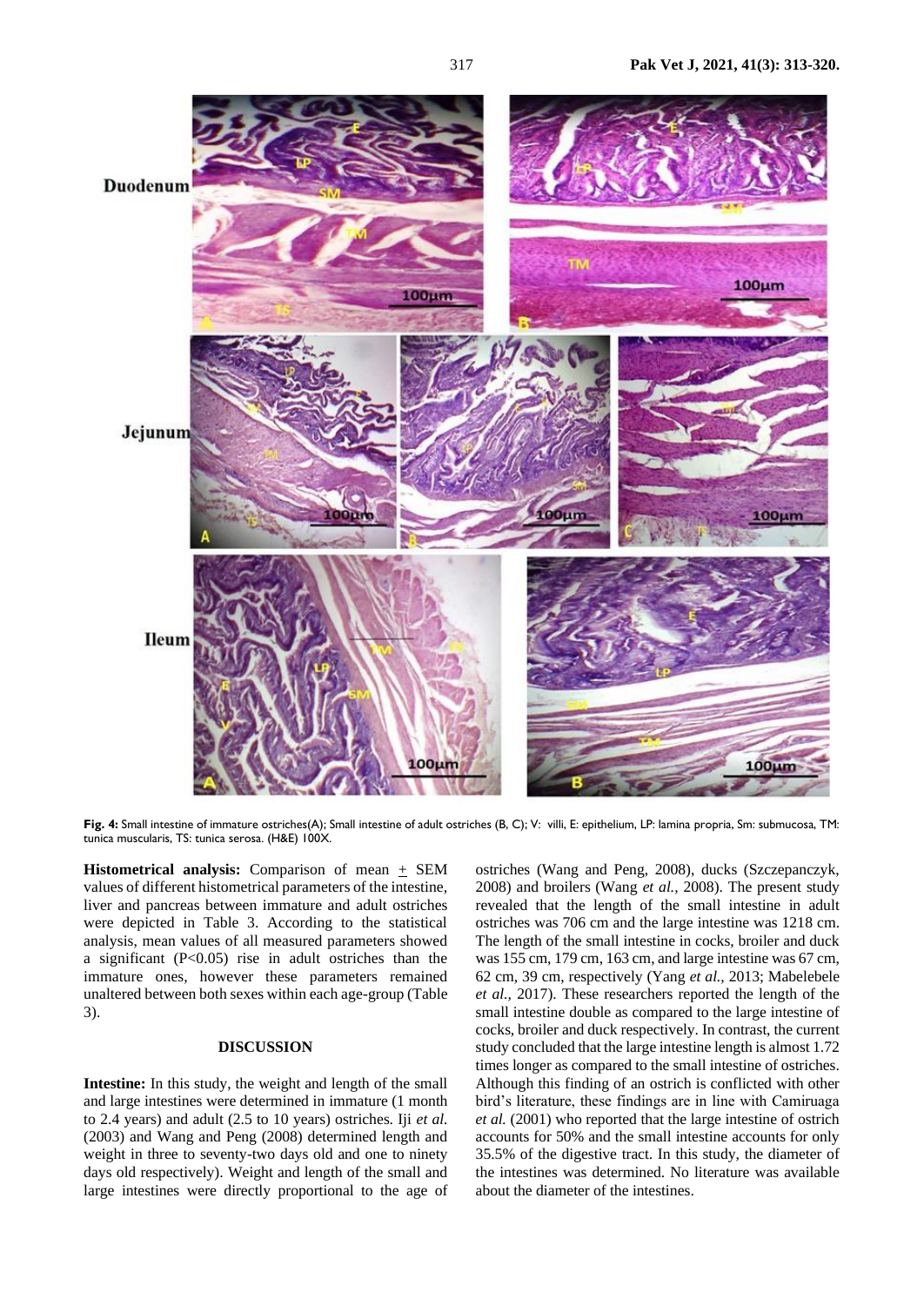

**Fig. 5:** Cecae (A) and Colorectum (A, B) of immature ostriches. Cecae (B) and Colorectum (C) of adult ostriches; E: epithelium, LP: lamina propria, LM: lamina muscularis, SM: submucosa, TM: tunica muscularis. (H&E) 100X.



**Fig. 6:** Liver and Pancreas (A) of immature ostriches. Liver and Pancreas (B) of adult ostriches; IL: islets of Langerhans, A: acini; H: hepatocytes, CV: Central vein, PT: portal triad. (H&E) 100X.

Feed elements in the small intestine are converted into molecules like free fatty acid monosaccharides, amino acids and peptides. These constituents absorbed in the small intestine and through blood reached into the tissues (Kiela and Ghishan, 2016). Intestinal mucosa helps to facilitate the maximal absorption of the feed constituents. The epithelial cells and villi have apical aspect covered with microvilli having brush border, which increase the surface area (about 600 folds) for the absorption of nutrients (Kiela and Ghishan, 2016). Histologically, the surface epithelium was a simple columnar and covered with villi throughout the length of the small intestine.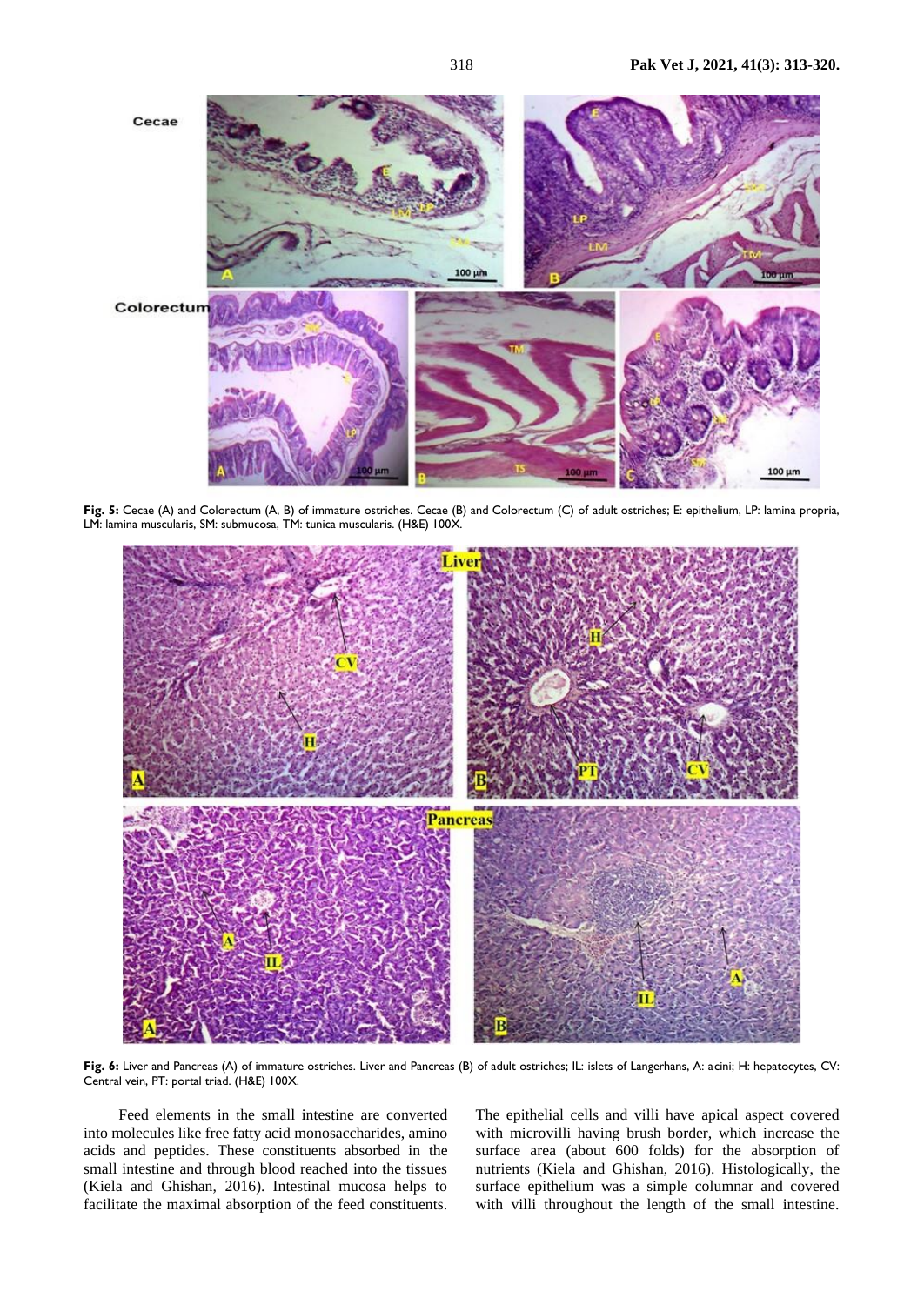Similar findings were reported in fowl, ducks and quails by Das *et al.* (2003) and in ostrich by Predoi *et al.* (2008). These findings agreed with previous studies (Wang *et al.,*  2008; Wang and Peng, 2008). The large intestine of ostriches was comprised of plicae circularis. The surface epithelium of the large intestine was simple columnar. In cecae, lymphatic tissues were absent in the lamina propria of immature ostriches and present in adult ostriches. The present study also supports the findings of Firdous and Lucy (2012). The present study recorded that the thickness of all layers of intestines was expressively  $(P<0.05)$  higher in the adult group as related to the immature group (Table 3). In this study, the quantitative thickness of all layers of small and large intestines was measured. Qureshi *et al*. (2017) reported quantitative measurement of the thickness of all layers of small- and large intestines in ducks, these results are in agreement with present findings.

**Digestive glands:** In ostrich, gall bladder was absent, Stornelli *et al*. (2006) and El-Zoghby (2005) also found similar results and they described bile was produced from the liver. The liver had three lobes: right, left and intermediate in ostrich. The left lobe of the liver was divided into a small caudodorsal lobe and a large caudoventral lobe. The right and intermediate lobe were intact. Similar findings were reported in adult ostrich by Moslem (2015). Duck and other relevant birds had two lobes (Stornelli *et al*., 2006). This study described the hepatic morphometry of ostrich including measurement of each hepatic lobe (Table 2). To date, there is no literature available that explored the macroscopic measurement of the liver in relation to the progressive age. In adult ostrich liver length, weight and width showed significant (P<0.05) difference as compared to immature ostriches (Table 2). A similar trend of weight was documented in adult ostrich in a previous study by Moslem (2015). The current study revealed, the liver weight of mature ostrich was 968g which was 10 times higher as compared to duck (70g) and broiler (49g) reported by Cécile Bonnefont *et al.* (2019) and Kokoszyński *et al.* (2017) respectively. In young bird's liver weight increased rapidly as compared to adult age.

The liver was enclosed by a connective tissue capsule. The liver was composed of an unlimited number of hepatic lobules, difficult to differentiate from one another. Lobules were consisting of cords of hepatocytes, portal triad, central vein, sinusoids and biliary duct system A similar trend was described in ostriches by Moslem (2015), in *Sturnus vulgaris* by Saddama and Genan (2016) and in other birds (El-Zoghby, 2005). Portal triad consisted of artery, vein and bile duct-like in birds and mammals. Its distribution in the lobules was very scanty as compared to other birds. In this study, these findings were determined in immature and adult as well as in male and female ostriches, Moslem (2015) however described similar findings in adult ostriches aged less than 3 years. There was no literature available about the diameter of hepatocytes and the central vein of the liver in ostriches. The diameter of the hepatocyte and central vein showed a significant (P<0.05) rise in the adult group as compared to the immature group.

The pancreas was located in the mesentery between the loops of the duodenum like other birds. It started from a gizzard and ended into the duodenal loops. The pancreatic duct opened into the ascending limb of the duodenal loop,

near the duodenojejunal junction. In contrast, the hepatic duct opened into the descending limb of the duodenal loop. The pancreas was somewhat narrow, long and pinkishwhite in color (Fig. 3). Similar findings were reported in ostrich (Stornelli *et al*., 2006), goose (Gulmez *et al*., 2003), duck and mynah (Saadatfar and Asadian, 2009). There was limited literature available regarding quantitative measurements of weight, length and width of the pancreas in ostriches. The present study revealed significantly large pancreatic macroscopic parameters in adult animals when compared with their immature counterparts.

The histological investigation of the pancreas in ostriches consisted of a lobed organ and composed of an unlimited number of lobules. The pancreas was enclosed with a thick capsule of connective tissue. Mobini *et al*. (2009) described similar results in turkey and goose. Present study findings conflict with the work of Al-Agele and Mohammed (2013), which reported a thin connective tissue capsule in birds. Histologically, the exocrine part was composed of acini and the endocrine part consists of islets of Langerhans. The results agreed with the findings of Mobini *et al*. (2009) in turkey and Das *et al*. (2003) in duck. In the present study, the diameter of islets of Langerhans and the diameter of acini were determined in ostriches of both sexes with advancing age. No report available to compare these findings.

**Conclusions:** The current study provided thorough information on the sex and age-related quantitative histomorphometric characteristics in the intestine and digestive glands of ostriches (*Struthio camelus*). It is conceivable from the data that the development and growth of the intestine, liver and pancreas is rapid in the immature age which maintains a plateau with negligible increment till old age, however, sex showed no significant effect in any age group. Further studies should be aimed at the ultrastructure of the intestines and liver. A more profound examination of the liver is very important. A better understanding of gut development and anatomy provides new knowledge to improve feed efficiency and diagnose pathological processes in ostrich.

**Acknowledgments:** We are grateful to the Signature meat shop Lahore and Riphah Veterinary College, Lahore in Pakistan for their generous support in sampling.

**Authors contribution:** This manuscript is from PhD thesis of ZU. ASQ conceived the idea and designed the project. ZU executed the research plan and applied statistics. All authors were involved in data interpretation, write up and final approval of the manuscript. All authors declare no conflict of interest.

#### **REFERENCES**

- Al-Agele RAA and Mohammed FS, 2013. Architecture morphology and histological investigations of pancreas in Golden Eagles (*Aquila chrysaetos*). Al-Anbar J Vet Sci 5:149-55.
- Alshamy Z, Richardson KC, Hu¨nigen H, *et al.,* 2018. Comparison of the gastrointestinal tract of a dual-purpose to a broiler chicken line: A qualitative and quantitative macroscopic and microscopic study. Plos One 13:e0204921. [https://doi.org/10.1371/journal.p](https://doi.org/10.1371/journal)one.0204921
- Applegate TJ, Karcher DM and Lilburnt MS, 2005. Comparative development of the small intestine in the turkey poult and Pekin duckling. J Poult Sci 84:426-31.